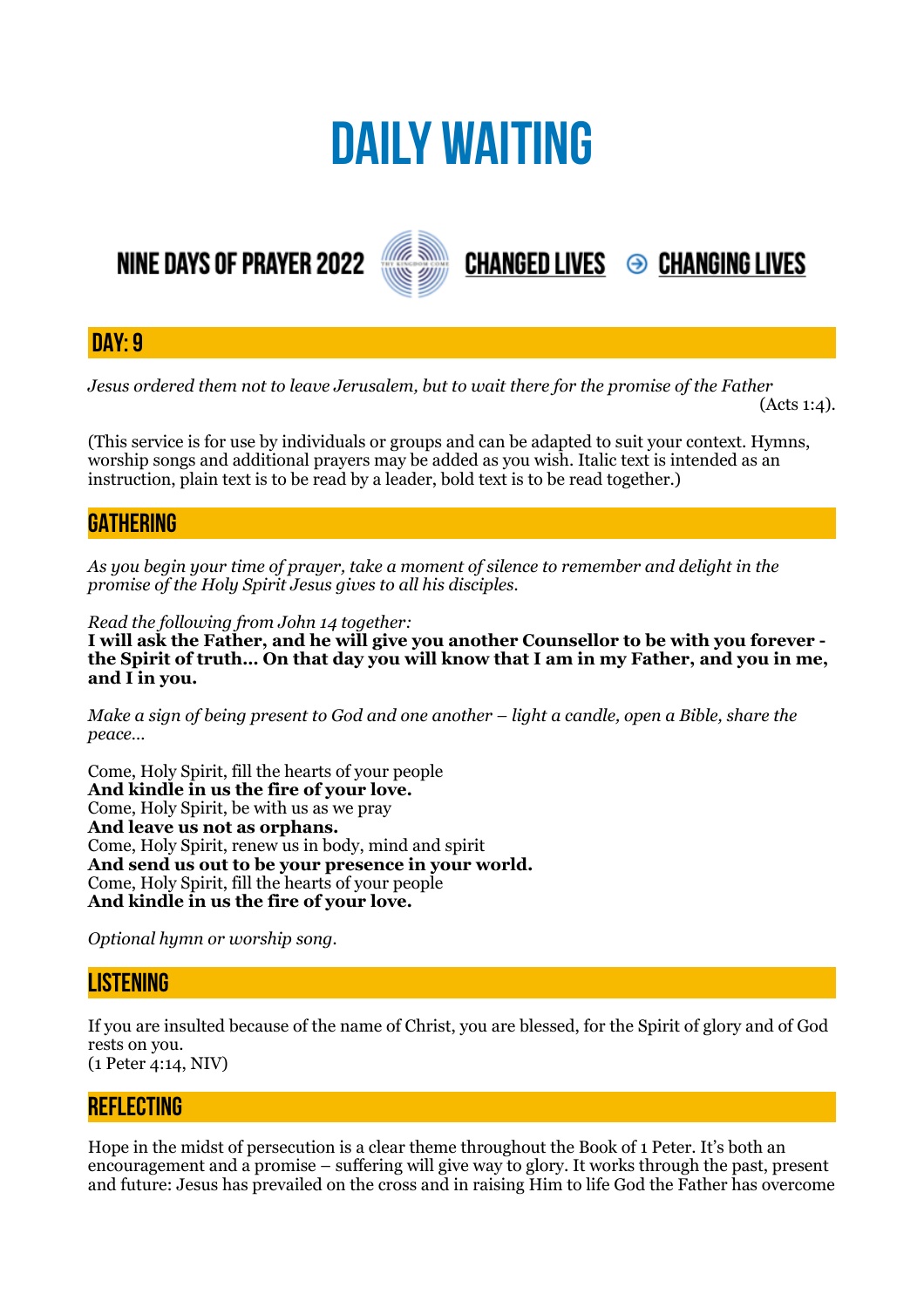death. The Holy Spirit is with us in the here and now. Christ will return in glory. There is every reason for hope.

Here, Peter takes something considered by the contemporary world to be shameful – for the community he writes to, and for many people around the world today, it is being a Christian. Jesus died whilst being mocked, insulted, and berated. He died in shame. Yet this is what He was born to do, the hour for which He came. For this death reveals the glory of God. God's glory seen in the humiliation of Christ, as God bears our sin and shares our pain. The glory of God is how He loves us. This shameful death transforms shame into victory, unholiness into holiness.

Life as a Christian isn't all suffering. It's experiencing the joy which the certainty of the hope brings, even in the darkest times. The promise of a world where everything will one day be made new.

When people see that hope being lived, incredible things can happen. The living God gives people a living hope.

As we live as Christians we experience God's blessings, even as we know humankind's suffering. St Paul talks about us sharing His sufferings, that we may enter into His glory. It is the depth of glory found in the unexpected places, in the darkest corners, in those who are rejected and abused. It is knowing that God considers us worth dying for, and that no experience of suffering or sorrow is able to overcome the capacity of God to bring life.

This is the work of the Holy Spirit. Whatever we are going through, the prayer, 'Come Holy Spirit' changes things. Pray most especially the Holy Spirit would so work in your five friends that they are able to enter into glory through the sufferings of Christ.

In the beauty, the magnificence, and the joy of our lives, as well as the suffering and the pain, is the glory of God who will come again.

May the Spirit of glory be upon you, and upon those you pray for, today and all your days.

#### **PHILIPPIANS 2 (NRSV)**

- 5 Let the same mind be in you that was in Christ Jesus,<br>6 who, though he was in the form of God.
- who, though he was in the form of God, did not regard equality with God as something to be exploited,
- 7 but emptied himself, taking the form of a slave, being born in human likeness. And being found in human form,
- 8 he humbled himself and became obedient to the point of death even death on a cross.
- 9 Therefore God also highly exalted him
- and gave him the name that is above every name,
- 10 so that at the name of Jesus every knee should bend, in heaven and on earth and under the earth, and every tongue should confess
- 11 that Jesus Christ is Lord, to the glory of God the Father.

 **Glory to the Father and to the Son, And to the Holy Spirit; As it was in the beginning, is now And shall be for ever. Amen.**

#### **PRAYING**

God, our companion through every trial and persecution, Cause us to glimpse your glory as we live out our faith; Embolden us to speak your truth, no matter how it may impact our reputation. Sustain those for whom persecution is a daily reality, And challenge us to look beyond our own needs,